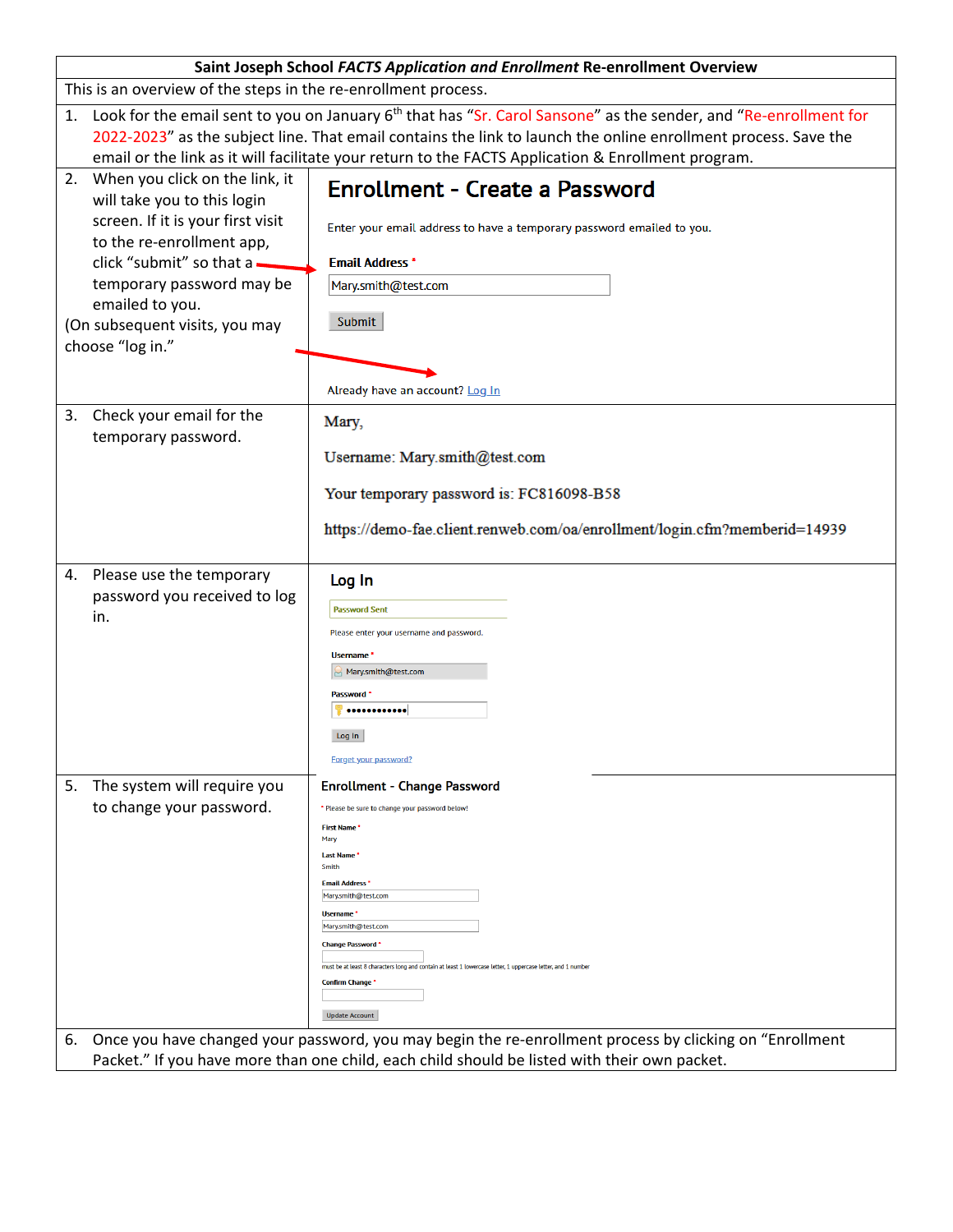# **Enrollment**

Welcome Mary. You are currently logged in.

Smith, Sarah

**Packet Status** 

#### **Start Enrollment Packet Enrollment Packet**

7. Upon logging in, you will be in the re-enrollment module as shown in the screenshot below. Please take note of the items in the left-hand navigation; those are the pages you must complete before submitting the completed packet. Although you do not need to complete each section in one seating, having the information ready may facilitate the process. Please see the video posted on the Application & Enrollment page of the school website which presents an overview of this entire process, including each screen within the re-enrollment module.



# **Instructions & Resources**

Welcome to the Saint Joseph School online enrollment packet.

If you have not already referred to the documentation we have created to assist you, you may wish to refer to that before beginning; it is available in the Application & Enrollment section of the school website.

## **Instructions**

 $09$ 

In order to complete the enrollment process, you will be required to complete each section you see at the left, beginning with the Enrollee Information form. However, you do NOT need to complete them all in one seating. Your progress will be tracked as follows:

- . A yellow caution sign will appear in the menu next to forms that are missing required information.
- A green check mark will appear in the menu next to forms that are completed.

At any time you may go to the last item in the list, "Enrollment Packet Review," for a detailed list of the missing items on each form. Anything you enter will be automatically saved and you may return at any time to resume.

After you have completed the enrollment packet, a Submit Enrollment Packet and Make Payment form will appear. Please follow the instructions that will be provided to submit the enrollment packet along with the enrollment fee payment of \$300 per child. EACH CHILD will be entered separately and the enrollment fee will be collected for each, but you will not be required to enter the payment information from scratch each time.

### **Please note:**

The following forms (as applicable) may be uploaded within this enrollment module, or may be printed/submitted to the office. Submission of these forms is NOT required to complete the online portion of the enrollment process.

- . Updated Immunization Records based upon these Missouri Immunization Requirements
- Physical Examination Form, required upon entrance to Kindergarten, 3rd grade, 6<sup>th</sup> grade, and for all new students
- Authorization for Medication Form, if applicable
- Authorization for Over-the-Counter Medications, if applicable

### **Next Steps**

After your enrollment packet is submitted, you will receive a confirmation email. At any time, you can re-access enrollment to print the supplemental enrollment forms or a PDF copy of the completed enrollment packet.

If you have any financial questions, please contact Karla Owensby, Business

 $Next$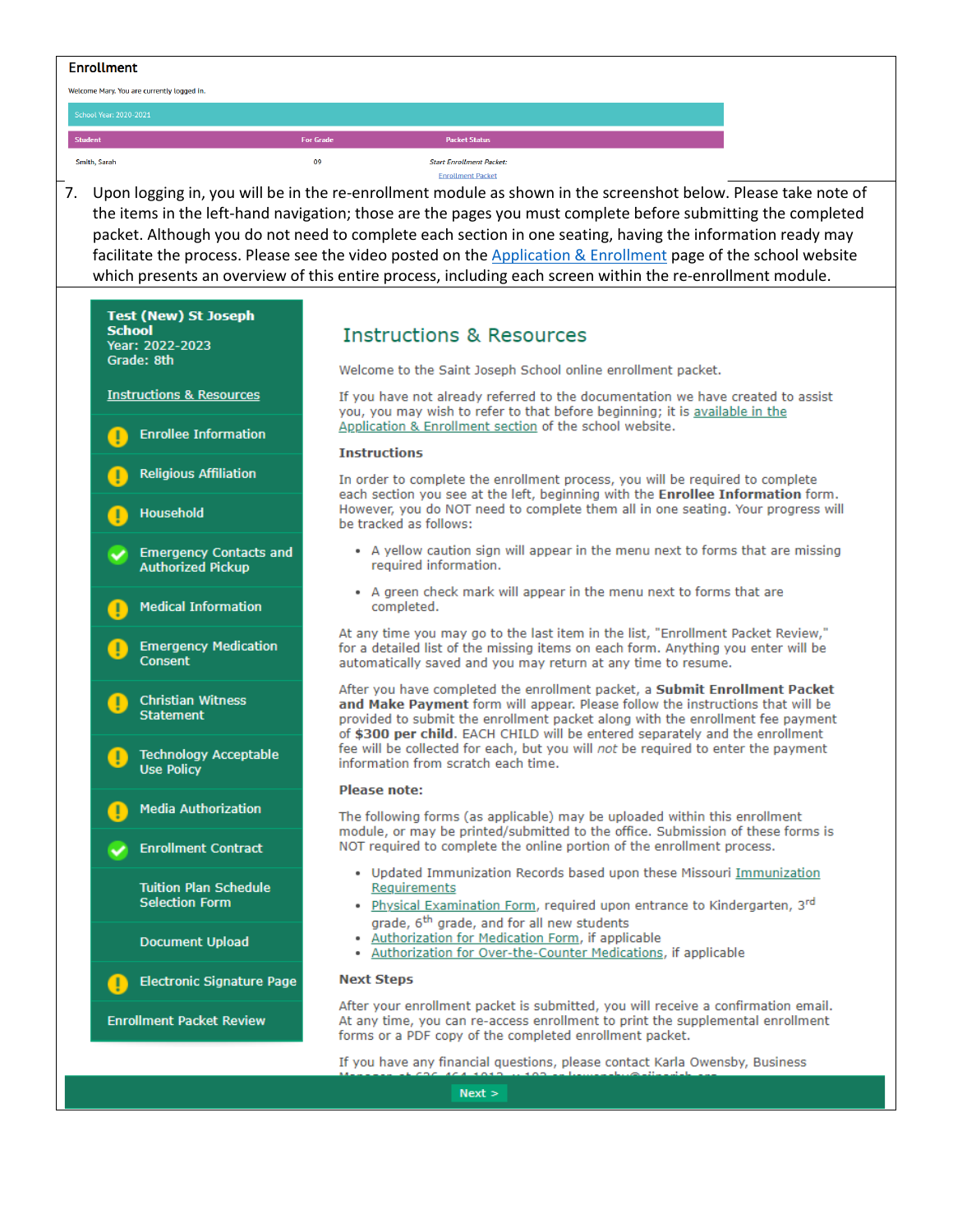| 8. | Once you get to "Tuition Plan<br>Selection Form," if you had a<br>FACTS tuition plan this year,<br>you will receive this message<br>since the plan was rolled over<br>to next year; then, jump to<br>#17. | <b>Tuition Plan Schedule Selection Form</b><br>FACTS Agreement is already Pending<br>Please contact the school to make any changes to your FACTS payment plan.                                                                                                                                                                                                                                                                                                                                                                                                                                                        |           |                                                                                                                                                                   |                                |                                               |                                                                                                                                 |
|----|-----------------------------------------------------------------------------------------------------------------------------------------------------------------------------------------------------------|-----------------------------------------------------------------------------------------------------------------------------------------------------------------------------------------------------------------------------------------------------------------------------------------------------------------------------------------------------------------------------------------------------------------------------------------------------------------------------------------------------------------------------------------------------------------------------------------------------------------------|-----------|-------------------------------------------------------------------------------------------------------------------------------------------------------------------|--------------------------------|-----------------------------------------------|---------------------------------------------------------------------------------------------------------------------------------|
| 9. | If you do NOT have an<br>agreement already, choose<br>"Go to Payment Plans."                                                                                                                              | <b>Tuition Plan Schedule Selection Form</b>                                                                                                                                                                                                                                                                                                                                                                                                                                                                                                                                                                           |           |                                                                                                                                                                   |                                |                                               |                                                                                                                                 |
|    |                                                                                                                                                                                                           | Kindergarten-Grade 8                                                                                                                                                                                                                                                                                                                                                                                                                                                                                                                                                                                                  |           |                                                                                                                                                                   |                                |                                               |                                                                                                                                 |
|    |                                                                                                                                                                                                           | \$5,125/one child                                                                                                                                                                                                                                                                                                                                                                                                                                                                                                                                                                                                     |           | \$7,875/two children                                                                                                                                              | \$9,075/three or more children |                                               |                                                                                                                                 |
|    |                                                                                                                                                                                                           | Pre-K3 and Jr. K                                                                                                                                                                                                                                                                                                                                                                                                                                                                                                                                                                                                      |           | 5 Full Day                                                                                                                                                        | 3 Full Day                     |                                               |                                                                                                                                 |
|    |                                                                                                                                                                                                           |                                                                                                                                                                                                                                                                                                                                                                                                                                                                                                                                                                                                                       | One child | \$5,500                                                                                                                                                           | \$3,450                        |                                               |                                                                                                                                 |
|    |                                                                                                                                                                                                           | Second child                                                                                                                                                                                                                                                                                                                                                                                                                                                                                                                                                                                                          |           | \$4,950                                                                                                                                                           | \$3,100                        |                                               |                                                                                                                                 |
|    |                                                                                                                                                                                                           | (A Pre-K3/Jr. K 10% discount applies if the family has a student enrolled in grades K-8)                                                                                                                                                                                                                                                                                                                                                                                                                                                                                                                              |           |                                                                                                                                                                   |                                |                                               |                                                                                                                                 |
|    |                                                                                                                                                                                                           | If you have a FACTS Tuition agreement for the current school year, you will<br>automatically be re-enrolled in the same plan. You can change the selected plan<br>or payment date(s) by contacting Karla Owensby at kowensby@sjiparish.org.<br>If you do not currently have a FACTS Tuition agreement, please proceed to the<br>FACTS Tuition module by clicking the "Go to Payment Plans" button. The<br>available payment plan options are described there.<br>You must now complete the Payment Plan setup in the Tuition Management<br>system.<br><b>Go to Payment Plans</b><br>No, Skip a Payment Plan Selection |           |                                                                                                                                                                   |                                |                                               |                                                                                                                                 |
|    | 10. In this step you will create a<br>FACTS tuition account login,<br>which is separate from the<br>enrollment login.                                                                                     | Welcome!<br>online account.                                                                                                                                                                                                                                                                                                                                                                                                                                                                                                                                                                                           |           | If you have used FACTS before, simply Sign In to manage your account.<br>If you are new to FACTS, click on the "Create a username & password" button to create an |                                | Sign in now.<br>Sign in<br><b>New Account</b> | Have an account?<br>New user? Create an online account.<br>Create a username & password<br>Having difficulties? Check our FAQs. |
|    | 11. Choose "Begin."                                                                                                                                                                                       | Welcome<br>Thank you for choosing to set up a payment plan. Click the Begin button to get started.<br>↳<br><b>Begin</b><br>Cancel                                                                                                                                                                                                                                                                                                                                                                                                                                                                                     |           |                                                                                                                                                                   |                                |                                               |                                                                                                                                 |
|    | 12. These are the payment plan                                                                                                                                                                            |                                                                                                                                                                                                                                                                                                                                                                                                                                                                                                                                                                                                                       |           |                                                                                                                                                                   |                                |                                               | Tuition rates for 2022-2023 school year are listed below. We offer four payment                                                 |
|    | options you will choose from:                                                                                                                                                                             | plans:<br>Twice-monthly:                                                                                                                                                                                                                                                                                                                                                                                                                                                                                                                                                                                              |           | continue through June 2023.<br>Payments are made in July 2022 and January 2023.                                                                                   |                                |                                               | Payments begin in July 2022 for the twice-monthly option and<br>Payments begin in July 2022 and continue through June 2023.     |